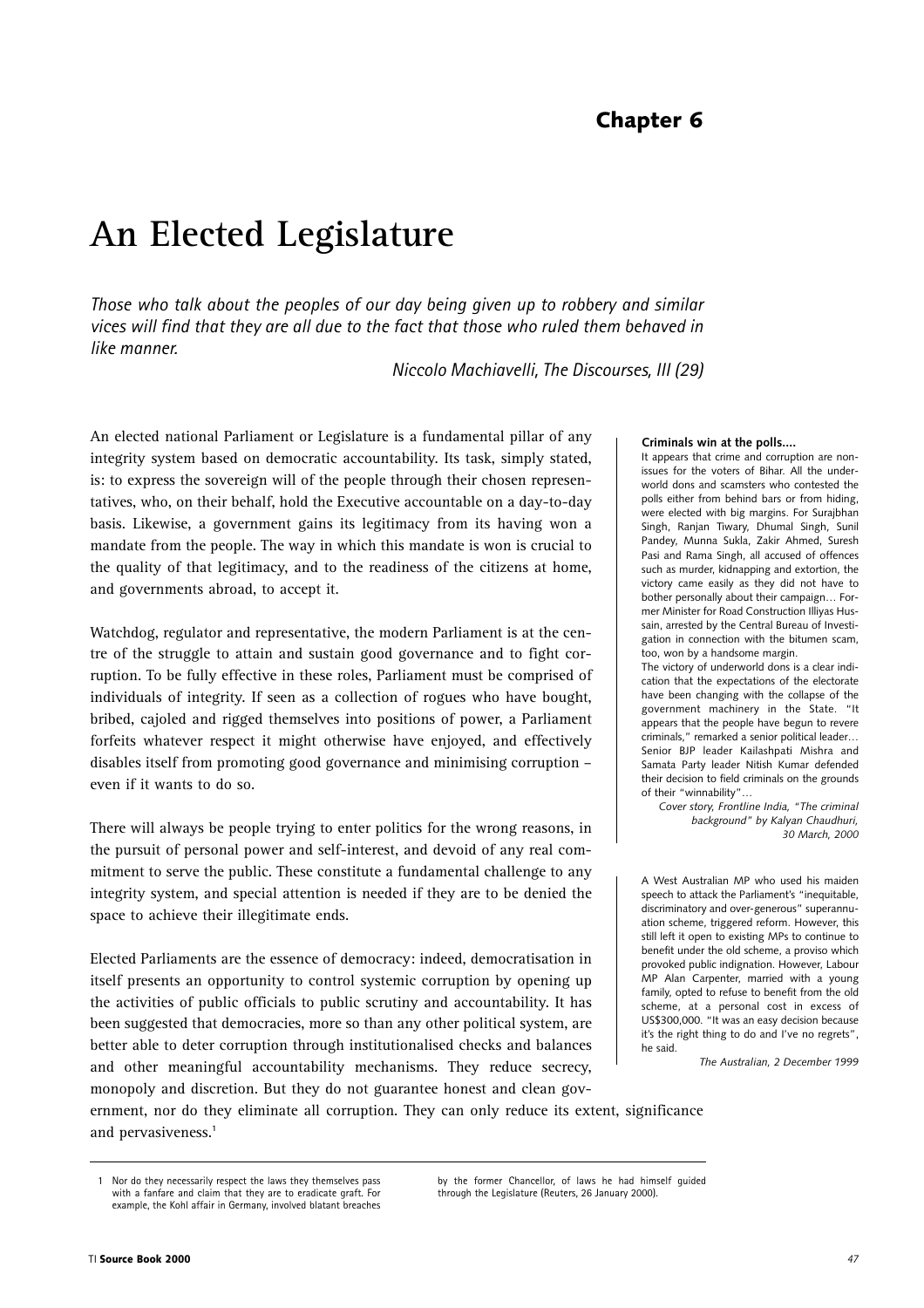However, this discussion pre-supposes that democratic institutions have been established and entrenched. As recent events have shown in the emerging democracies of Eastern Europe, a crucial test is whether the process of transition can be accomplished without corruption flourishing in institutional and ethical "vacuums" to the extent that it effectively aborts the whole experiment. It is therefore important, from the outset, to establish the ground rules necessary to achieve a Parliament with moral authority. This theme is dealt with in a later chapter, in a discussion on free and fair elections.

#### **What? No bribery by lawyers?**

The American Bar Association, spurred by a federal regulator, has adopted an ethics rule forbidding lawyers from making political contributions as a way to get government work. Opponents said the new rule, targeting a practice known as "pay to play," will chill freespeech rights and prove unenforceable. But Arthur Levitt, chairman of the Securities and Exchange Commission, contended that investor confidence was at stake.

> *(Http)://news.findflaw.com/News/s/ 20000215/ababribe/heml*

#### **Corrupt legislatures feed cynicism**

How high are the stakes? The continuing rash of corruption scandals in Western Europe, for one, is seen as likely to benefit extremist parties on both the right and the left. The nature of the political system in many continental European countries – with one or two large parties dominating governments for long periods of time – virtually guarantees that these scandals will continue for a number of years. Nationalists – and unreformed communists on the other side of the political spectrum – appear likely to benefit from the tainting of the "insider" parties, because they have for so long been on the

"outside." This in turn could translate into significantly increased support for those fringe parties that choose to portray themselves as reformers of a corrupt political system.

Long years of party cooperation and – in the case of Austria – grand coalitions involving the two largest parties have fostered a climate of coziness with business interests, breeding opportunities for corruption... In one EU member country, Austria, Freedom Party Jörg Haider ran a successful political campaign in 1999, in part on an anti-corruption plank.... Haider doubled the Freedom Party's share of the Austrian vote between 1985 and 1999, in part because of his inclusion of anti-corruption as a campaign platform. While extremist parties will not win elections on this platform alone, the corruption issue will give them a fertile voter base to draw on that dovetails nicely with their anti-EU, anti-outsider rhetoric.

Economic troubles would only serve to magnify the voters' disgust with the traditional parties and will likely continue to plague large parts of continental Europe in the future. This means that we could easily see nationalist or other extremist parties increase their share of the vote into the 20 to 30 percent range, which is usually enough to win a share of power in parliamentary systems based on proportional representation.**<sup>2</sup>**

If corruption could pose such a threat to the "old democracies" (or at least those with proportional representation), the challenge corruption presents to emerging democracies can only be significantly greater.

# **A failure to separate "powers" between the Legislature and the Executive**

A major weakness in the integrity systems of a number of countries – from Africa to Latin America – is simply that elected legislators have too much power. Their role is not confined to legislation and taxation: that is, to the passage of laws and to voting on behalf of the people to grant money to the executive, and then of ensuring that it is properly spent.

Rather, in these countries the legislators are actually and actively concerned with the grant-

constitute important minorities who would otherwise be excluded from meaningful representation in the political processes.

<sup>2</sup> *Global Intelligence Update*, 3 March 2000. Critics of proportional representation point out that Hitler rose to power in Germany through such a system. Others point to its advantages particularly where there may be significant tribal groups who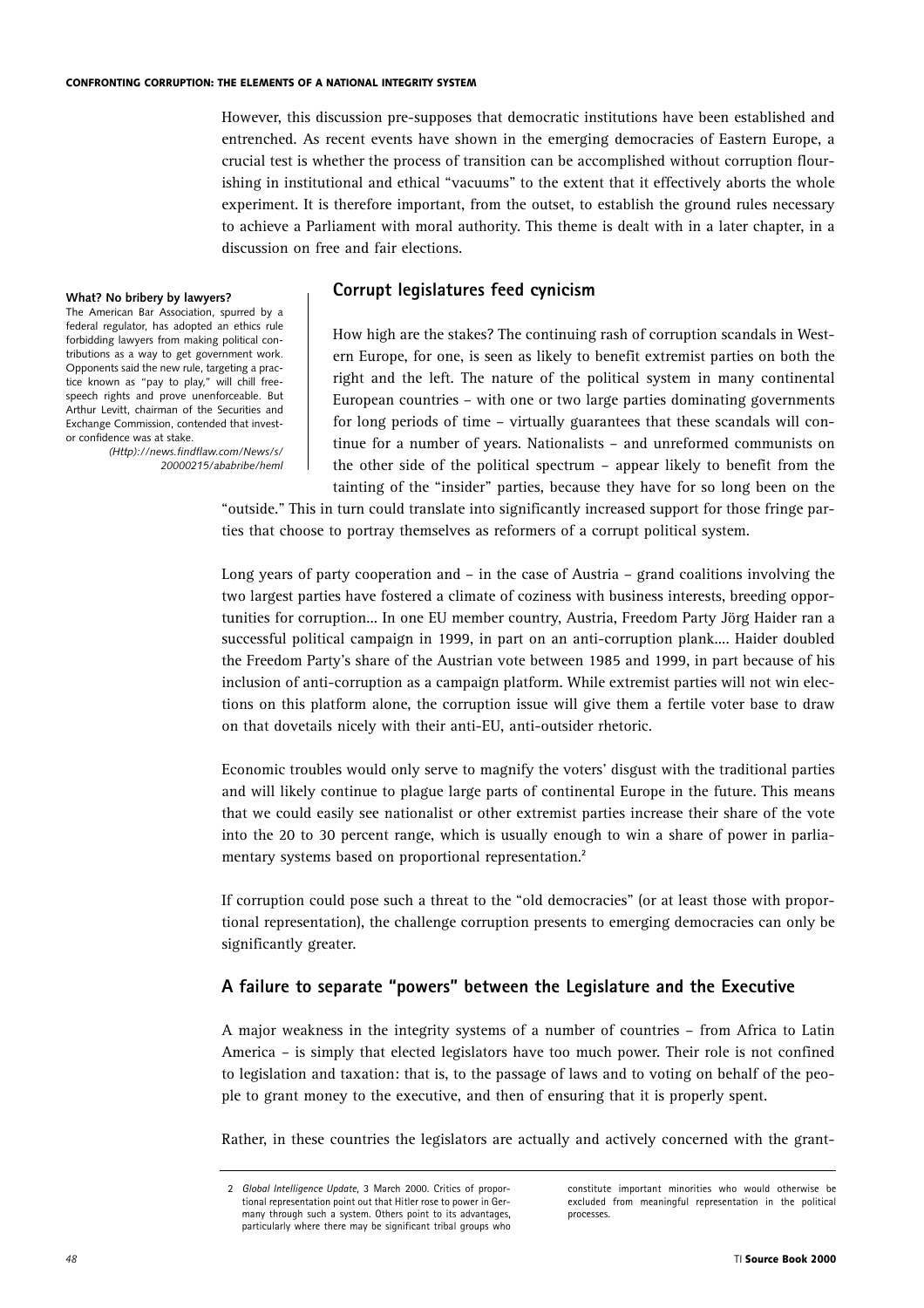ing of contracts and the spending of public funds. With such a confusion of roles – with the "watchdog" becoming the "burglar" – corruption festers and public cynicism abounds.

Where there is a clear separation of roles, and legislators are confined to the tasks of law-making and holding to account, such scandals are relatively seldom to be found. Problems arise with lobbying and with interest groups trying to ensure that legal frameworks are to their liking, but the scandals that are wreaking such havoc in such countries as Colombia and Nigeria are comparatively few.**<sup>3</sup>**

It would be trite to suggest that the democracies where such a separation exists are immune from corruption problems. Recent experience in Europe makes this plain. However, these tend to involve the executive and party manipulations – inexcusable and undesirable as these undoubtedly are – rather than the more blatant instances of personal self-enrichment. Where self-enrichment has been involved it is usually the case that, within the parliamentary system,

an elected Member of Parliament has become a minister or prime minister, and as such, a member of the executive. The abuses have occurred as a consequence of membership of the executive, not of Parliament. The failures have been those of control and accountability of the executive.

# **The role of political parties**

Why do we have political parties? The answer lies in the nature of political power where groups of individuals congregate around particular leaders, with the group dynamic often wedded to particular lines of ideals and values<sup>4</sup>. Political parties exist in any power structure, with differing degrees of visibility. They are simply the vehicle used in most countries to facilitate the electorate's identification of different political persuasions, and to enable those aligned with a certain persuasion to organise their arguments and present their case to the people.**<sup>5</sup>** Political parties serve a number of functions, including:

• aggregating the interests of diverse groups in society and articulating their demands, although their demands do not always reflect those of the public who can end up being short-changed in the process;

# • serving as a link between the decision-making processes and the public;

- contributing to internal stability and peace by enabling various groups to participate in the political process in an orderly and predictable manner;
- playing a major role in the selection, training, grooming and promotion of generalist politicians; and,
- providing an orderly means for legitimate transfers of power.

Too many political parties, as in the case of newly-emerging democracies, can cause confusion and serve to divide rather than unite a society and thereby retard the processes of mobilisation and integration. Solutions to the problem of too many political parties have included:

#### **Colombia Suspends Lawmakers in Anti-Graft Probe**

Colombia's attorney general [has]suspended two top lawmakers from sitting in Congress and opened an investigation into allegations that they and five others headed a multimillion dollar graft scheme. Attorney General Jaime Bernal said he had also opened an investigation into the role five congressional staffers played in the corruption scandal.

According to a list uncovered by government investigators in early March, the Chamber of Representatives spent millions of dollars on over-priced or phantom contracts, including some \$49,000 building a new toilet and more than \$56,000 ironing out millennium bug problems on New Year's Eve.

Bernal said in some cases contracts were awarded to friends and relatives of lawmakers and that the Senate was not duly consulted on the most expensive contracts.

Congress long has been viewed by ordinary Colombians as a hotbed of corruption. Earlier this month Pastrana said he would hold a nation-wide referendum in July aimed at dissolving Congress immediately and electing new lawmakers.

*Reuters, Bogota, 4 February 2000*

<sup>3</sup> An inquiry has revealed evidence that Nigeria's lawmakers had embezzled" more than 700m Naira " (about \$7.2million) in government funds. The report urged the Senate President to resign. Among other things he had helped himself to a "Christmas bonus" of \$200,000; had spent \$320,000 on furnishing his house; had acquired eight additional cars irregularly, in addition to the 30 official cars he had already acquired; and he had let contracts to a company in which he had an interest at inflated prices. [He was subsequently impeached.] *Independent (UK)*, 3 August 2000.

<sup>4</sup> Even within a no-party system (for example, in Uganda) and within a one-party state, such as those of latter-day Eastern and Central Europe or present-day China.

<sup>5</sup> This is not to diminish the efforts of national reunification and reconstruction being made by President Museveni in Uganda. There, a decision has been taken to postpone the formal reintroduction of party politics, yet it is an open secret among the populace at large as to where the allegiances of members of the political class lie. It does, however, inhibit them from campaigning as a party.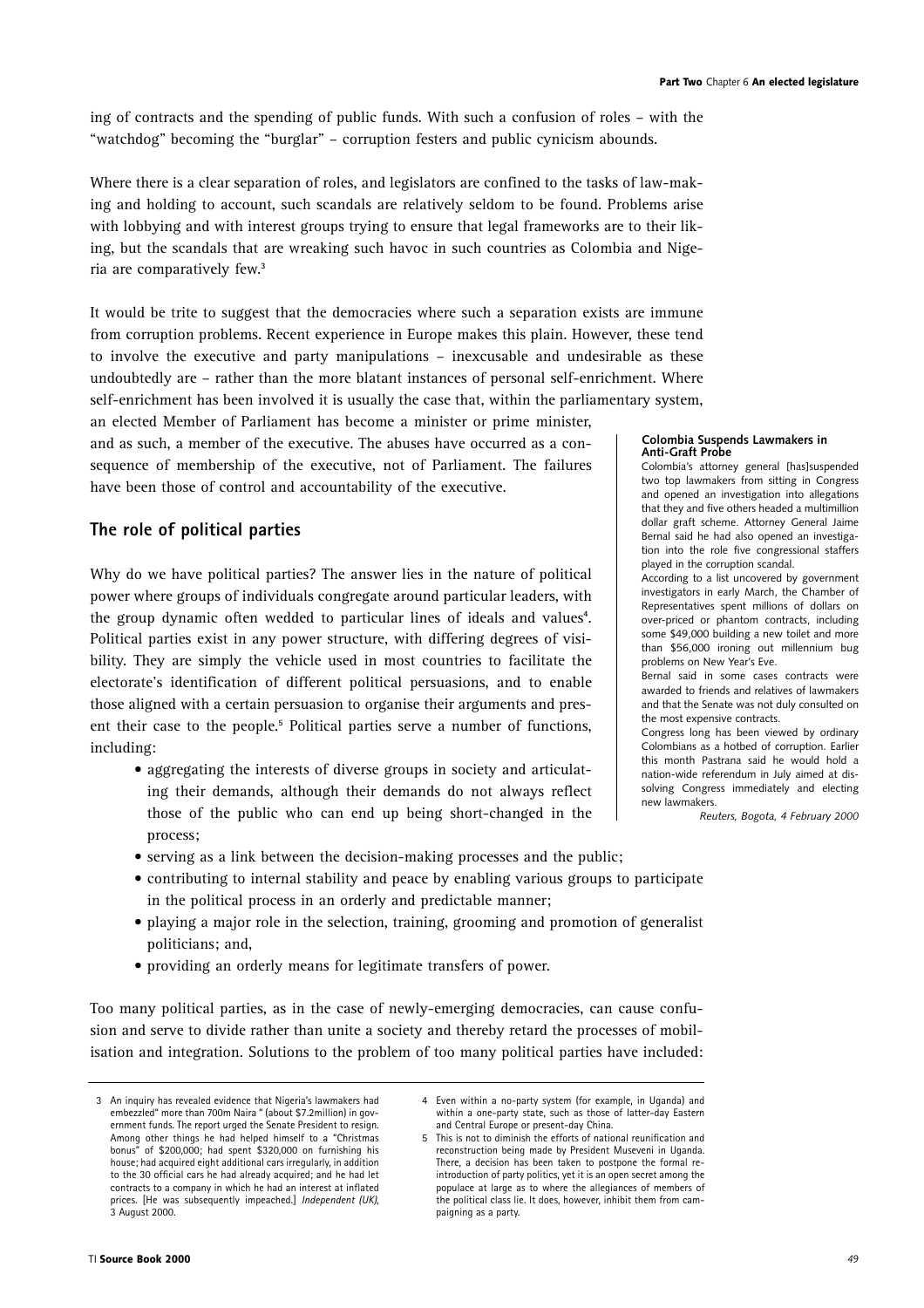- the imposition of large financial deposits to limit the number of candidates who can be fielded, although this poses a significant hurdle for parties representing the poor and the dispossessed;
- placement of high thresholds on the number of subscribers required before a new political party can be registered; or,
- the imposition that there be only two parties, one to the left and one to the right. The latter was attempted in Nigeria in 1992 when it was imposed by the then-military regime – but the experiment failed when the military administration objected to the winning candidate and annulled his election as President.

It is also true that political parties can gain a significant and essentially non-democratic grip on public life and political power, acting as agencies of the state and degenerating into selfperpetuating oligarchies. Efforts to avoid this situation have focused on empowering the Electoral Commission to also preside over free and fair elections within party congresses,**<sup>6</sup>** and separating the functions of a political party from those of a government to avoid a de facto administrative "merger."

## **Paying the Piper – Can corruption endanger democracy?**

#### **"…Threat to democracies"**

The Kohl affair is a reminder that the United States is not the only advanced democracy where the insatiable demands of campaign finance threaten to undermine democracy. Since the reckless fundraising of the 1996 American presidential campaign, France, Spain, Italy and Britain have all been rocked by fund-raising scandals. It is troubling that this huge scandal is occurring in Germany, which has the most generous system of state financing of political parties in the world – a result of similar scandals in the 1980's. Clearly, public financing of elections has to be linked to vigorous enforcement…An anti-graft law Kohl himself introduced demands complete transparency in party accounts…

*Reuters, 26 January 2000*

Although political parties are private organisations, and often corporate bodies, who control their own membership and seek a political rather than a financial profit, it is in the public interest that they should be adequately funded and be held accountable, not only through the ballot box but also in terms of their practices and conduct.

Political parties are expensive to run. They need adequate funding for offices, staff, and for communication with the electorate to galvanise their support and deposits to cover election expenses**<sup>7</sup>** , and to monitor all aspects of the election process to ensure a fair election process.

It is generally considered legitimate for those involved in political activities

to raise money from their supporters – at least to some extent. If they have no supporters, they will have no resources and so unwanted and unnecessary political parties will quickly (and beneficially) wither on the vine<sup>8</sup>.

However, small donations from large numbers of individuals are expensive to collect and in most democracies, the principal source of funding for political parties is the private sector. This is particularly critical when a general election is called. The principal reason why an individual or company would agree to fund a political party is the expectation of enjoying the patronage which that political party will offer, whether in the form of appointment to a public office or parastatal institution or the award of lucrative construction, service or supply contracts, if the party is elected to office.

Often, much of the money that finds its way into the coffers of political parties is illicitly acquired or undeclared to tax authorities. In some countries, criminal elements have found it more attractive to run for office when secure in the knowledge that they will enjoy immunity from suit or legal process if they are elected.**<sup>9</sup>**

campaign in the streets, etc. Where parties are relatively poor, they may well be able to make up in numbers of volunteers what they may lack in funding.

For example, the electoral law of 1992 in Ghana.

Unfortunately, the latter-day history of democracy is also one of trying to control corruption in election expenses. For example, New Zealand's original electoral legislation was the Corrupt .<br>Practices Prevention Act of 1881.

<sup>8</sup> Of course, political parties need more than money. They need energetic and enthusiastic volunteers to organise meetings,

<sup>9</sup> Often quoted is an example from Russia where an accused but popular fraudster escaped prosecution on serious fraud charges simply by engineering his election to the State Duma before the trial could begin. See TI Newsletter, December, 1995.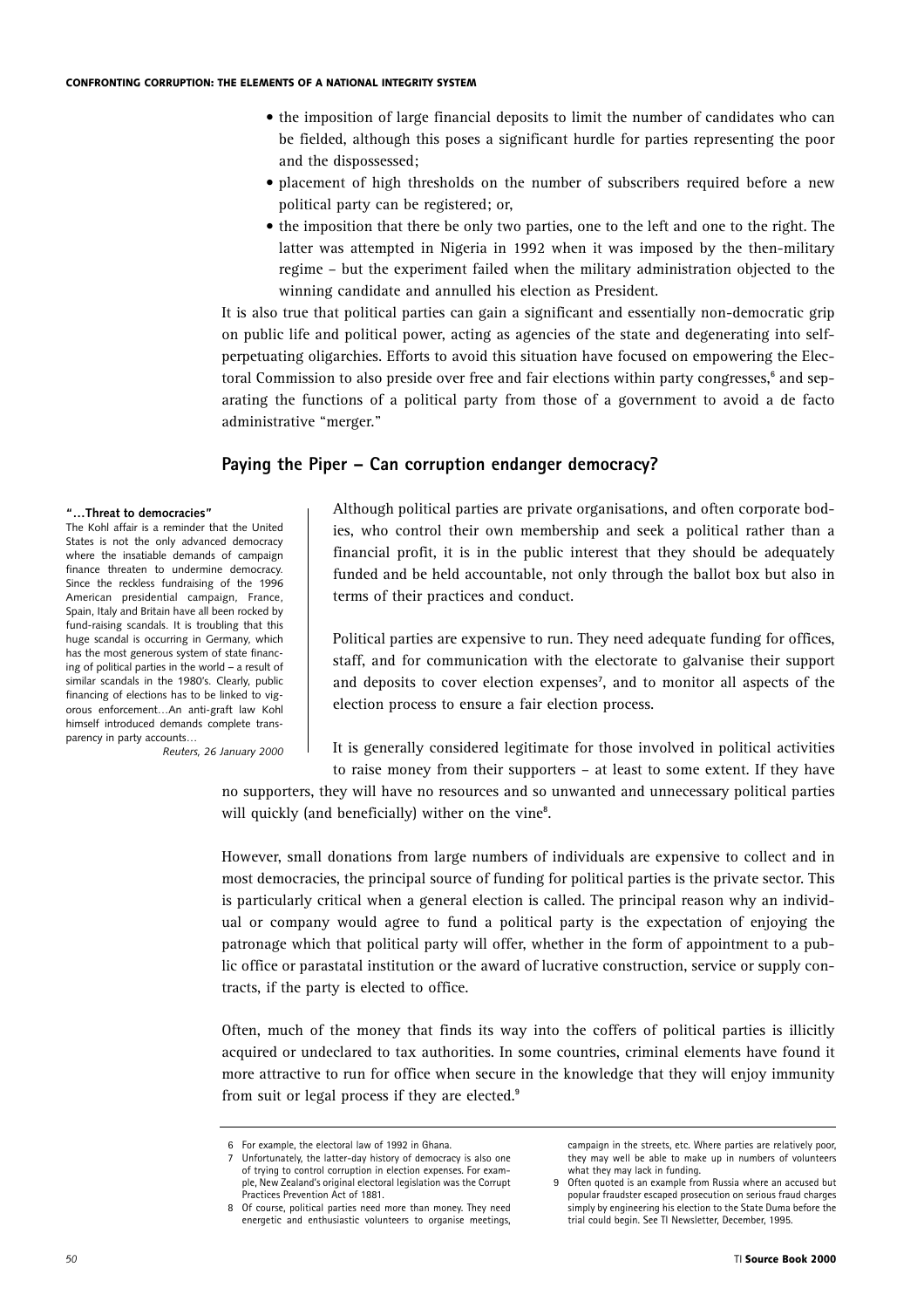The entry of substantial sums of illicit money also enables political parties to subvert the electoral process by engaging in questionable practices (for example, an advertising blitz). This dependence on the private sector for its funding invariably inhibits even well-intentioned, reform-willing political leaders from pursuing an anti-corruption strategy that would result in their benefactors being immobilised. In a democracy with a relatively free press, this means that governments fail to respond to public exposures of "grand corruption", thereby generating a dangerous sense of cynicism within the community.

Whatever the fundraising process may be, it is important that it does not distort the political system, skewing the democratic structures in favour of those with access to money. Many countries have implemented mechanisms to monitor this situation, but these mechanisms have often been ineffective. As has been noted, even Germany, with the most generous state funding of political parties in the world, has been wracked by scandals. An outgoing head of government persistently refused to disclose the identities of those who funded him generously over the years on the grounds of promised confidentiality, feeding speculation as to what the motives of these anonymous benefactors might have been. As we have seen, too, in Italy, the heirs of the discredited Craxi publicly defend his flagrant violations of electoral funding laws as being noble, and being justified by the morality of the platform on which he was standing.

## **What has been going wrong?**

If the funding process is not transparent and political parties are not required to disclose the sources of sizeable donations, then the public is left to draw its own conclusions when it sees those suspected of funding political parties openly benefiting from handsome contracts and other government business.

The election process can quickly degenerate into a form of auctioning potential political power. Aspiring parties raise funds from supporters who believe them likely to win, and thereafter well able to repay their supporters' investments several times over through the award of lucrative government contracts. Individuals do likewise where legislators have 'executive' powers in the granting of contracts. Transparency in political donations has become a major issue in virtually every democracy.

In some countries, the costs of political campaigning have become so high that they are above the limits prescribed by law. Therefore, in some, if not many countries, political parties quietly flout the laws in a silent conspiracy to circumvent them. Complaints made to international election observers by political opponents frequently concern this kind of "cheating", but those complaining generally show no willingness to raise the matter officially!**<sup>10</sup>**

The worst scenarios are when election fundraisers target international business. Political parties in Britain, Germany and Australia have been hard pressed to explain why massive sums have been given to them by foreign individuals and corporations.

In Korea, the institutional foundation of the country's economic dynamism was also a major

#### **European dream justified slush funds, say Craxi heirs**

The grand projects of creating the European Union and launching a single currency justified the [corrupt] methods employed by Helmut Kohl, François Mitterrand and Bettino Craxi, according to the son and political heir of the disgraced Italian Prime Minister who died last week in exile in Tunisia.

Vittorio "Bobo" Craxi said that the "Three Patriarchs of Europe" accused of being united in their use of corruption to stay in power should be judged not by "petty" allegations of illegal political slush funds, but by their "huge achievement" in building the foundations of a peaceful and stable continent towards the end of a century scarred by the "bloodshed and inhumanity" of fascism and communism. Signor Craxi said: "There is a huge difference between taking money in exchange for favours and taking money for one's political movement, to build political stability.

"Kohl, Mitterrand and Craxi not only built Europe, they also fought to resolve regional conflicts and bring peace to areas such as the Middle East. They made the world safer for all of us."

Signor Craxi, who held power from 1983 to 1987 and presided over Italy's economic boom, was one of the main targets of the "Clean Hands" (Mani Pulite) anti-corruption drive in the early 1990s. Condemned to nearly ten years in jail for bribery, corruption and illegal party financing through the maintenance of slush funds, Craxi fled to Tunisia in 1994. Here he never ceased to maintain that he had been unjustly singled out as a scapegoat for "Tangentopoli" ("bribe city"). As he lay dying in the palm-fringed villa, the disgraced former Italian leader watched with fascination the unfolding Kohlgate scandal and insisted that "the enemies of Kohl" were trying to do to the Christian Democratic Union what his own enemies had done to his Socialist Party.

*Times (UK), 26 January 2000*

<sup>10</sup> Eq. Elections in Bangladesh in 1991 where Commonwealth observers received persistent complaints from all the contesting parties, but none was prepared to lodge a formal complaint

with the Election Commission – presumably because all were ignoring the law.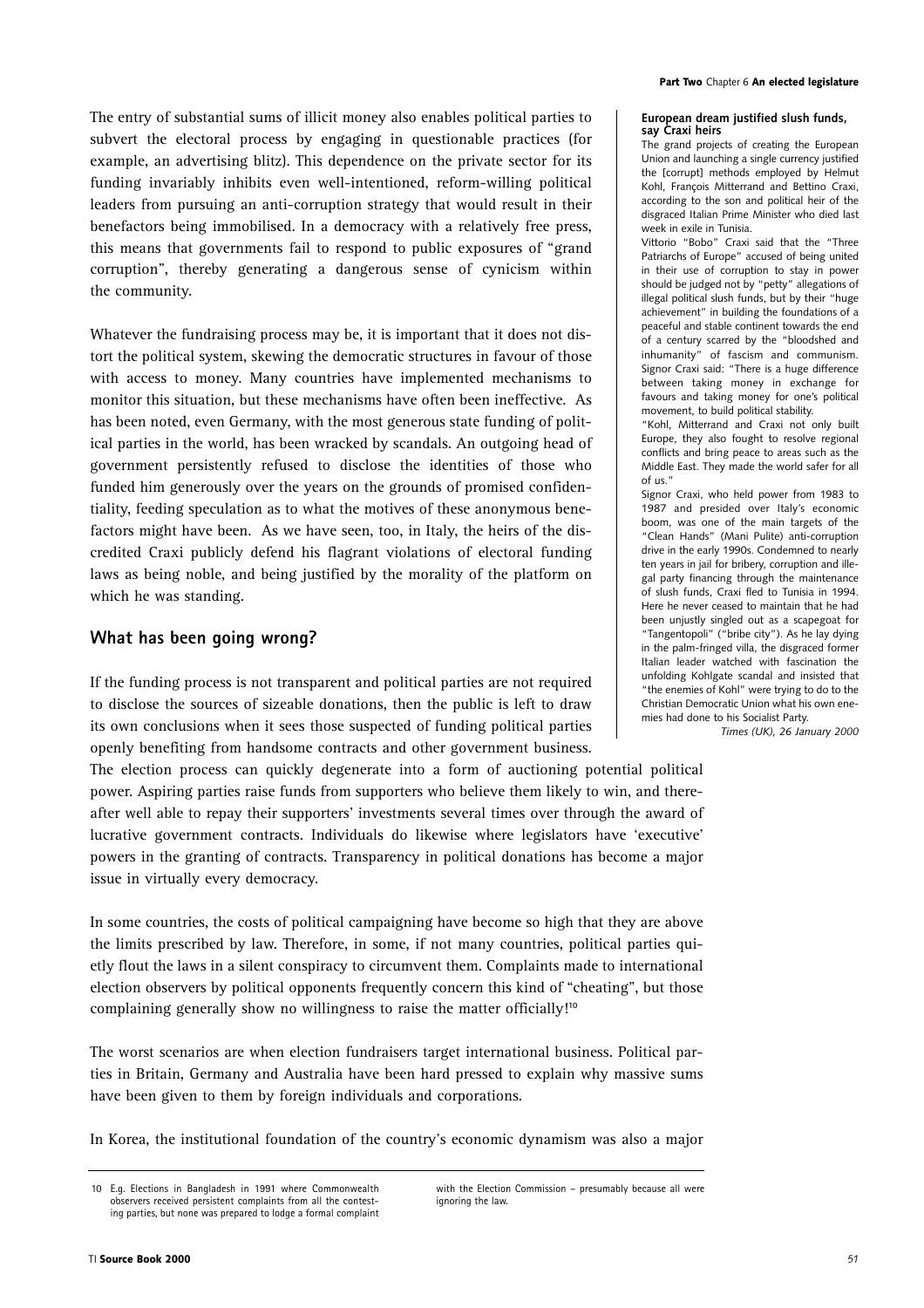source of corruption, creating the collusive economic system that powered its growth. Major Korean business groups who undertook directives for export-led manufacturing activities from the 1960s onwards developed an intimate relationship with state officials in a position to dispense favours to businesses. This combination, of rapid economic growth and endemic, quasiinstitutionalised corruption, for a time challenged the otherwise universal belief that corruption is economically dysfunctional.**<sup>11</sup>**

## **How should public funding for parties be apportioned?**

Treating every party equally is, of course, not an option. It is hardly democratic – or feasible – to fund a very small party to the same extent as one which is a major national institution. There will be a limit to the size of the financial "cake" which a society can afford to invest in its democratic structures. How can this most fairly and effectively be shared out? In some countries, public funds are allocated to parties in proportion to the votes they have won at the preceding election. This enables parties to borrow funds from supporters with a reasonable expectation of knowing (on both sides of the equation) what they may be able to repay.

# **Using "real names"**

The Government of South Korea took a unique approach to stamp out not only political corruption but other forms of financial abuse. Decree No. 13957 banned the use of fictitious or "borrowed" names in financial deals. Under the old system, Koreans using fictitious names could easily hide assets, avoid taxation, bribe officials and make illegal campaign contributions. Under the decree, a "real names" accounting system is applied to all financial transactions, including deposits and savings, and stocks and bonds. Effective immediately, those holding assets under false names were required to convert these to real name accounts within two months and those intending to open bank accounts – or to withdraw large sums – had to register their real names by presenting their national identity cards. Failure to do so results in investigation by the tax authorities and penalties of up to 60 per cent of the accounts.**<sup>12</sup>**

More recently the government of the People's Republic of China has announced that it intends to enact similar provisions, albeit to improve tax collection.**<sup>13</sup>**

# **Monitoring the propriety of legislators**

Once elected, Legislators must be held accountable for their exercise of power. Managing conflict-of-interest situations and monitoring the assets, income, liabilities and business interests of legislators is essential, as it is for all public officials. However, there are two additional elements which are especially important in the case of legislators. First, as Parliament makes the laws, it frequently falls to legislators to determine matters effecting their own personal interests. The electorate may be less than impressed when they hear legislators arguing in favour of their own privacy, of containing disclosures to levels which the public knows will be ineffectual, and of being unenthusiastic about measures designed to ensure ethical behaviour.**<sup>14</sup>**

<sup>11</sup> *Corruption, Development and Maturity: A Perspective on South Korea*, by Dr. Tim Beal and Dr. Sallie Yea, a paper presented to the Fifth AFBE (Asian Forum on Business Education) Conference, Rangsit University, June 1997.

<sup>12</sup> The Real Names Law and a detailed description appears in the Best Practice section in Internet version of this Source Book. See also World Law Bulletin, February 1994 (Law Library of Congress).

<sup>13</sup> *"China Moves to End Opening of Bank Accounts Under False*

*Names"*, 20 January 2000, Agence France Presse.

<sup>14</sup> For example, in late 1999 and for some months into 2000, the Nigerian Legislature refused to enact a major anti-corruption measure which was the centre-piece of President Obasanjo's anti-corruption drive. Although some were concerned with the procedural aspects of the measure, there was a belief – however unfounded – that among those opposing the measure were some doing so to preserve the corrupt status quo, not to advance the quality of democratic practices.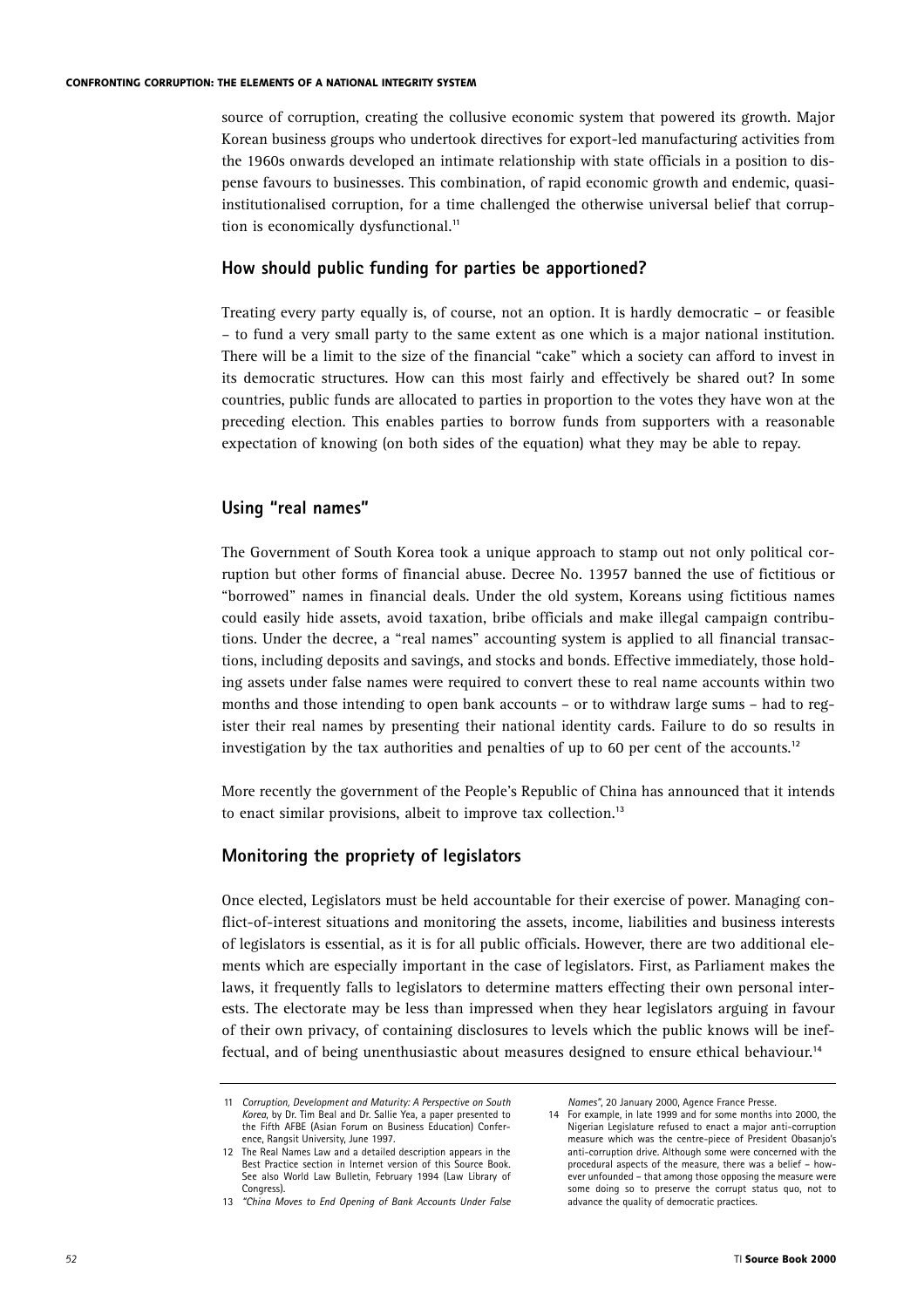In the Westminster parliamentary tradition the approach has been not to criminalise the unethical actions of legislators but to leave these actions to be dealt with by the Parliaments themselves. Such an approach respects the niceties of the separation of the legislative from the judicial power.

However, this "gentlemen's agreement" (for male in character the Parliaments have overwhelmingly been) appears to have broken down, and a number of countries now expressly criminalise the bribing of legislators. The prohibition takes the following form in Australia:

73 A. Corruption and bribery of Members of the Parliament.

(1) A member of either House of Parliament who asks for or receives or obtains, or offers or agrees to ask for or receive or obtain, any property or benefit of any kind for himself or any other person, on an understanding that the exercise by him of his duty or authority as such a member will, in any manner, be influenced or affected, is guilty of an offence.

(2) A person who, in order to influence or affect a member of either House of the Parliament in the exercise of his duty or authority as such a member or to induce him to absent himself from the House of which he is a member, any committee of that House or from any committee of both Houses of the Parliament, gives or confers, or promises or offers to give or confer, any property or benefit of any kind to or on the member or any other person is guilty of an offence.

Penalty: Imprisonment for 2 years.

*Australian Federal Crimes Act, 1914. This section was added in 1982.*

The law and any leadership code merely establishes minimum standards of behaviour. Reluctance on the part of an influential majority in a Legislature to practice transparency should not be seen as a barrier to those with opposing views. Indeed, there may be political mileage to be won by acting voluntarily, and by challenging political opponents to match this honesty and openness with the voters.**<sup>15</sup>**

# **Relationships between Ministers of government and civil servants**

One of the most difficult aspects of monitoring the propriety of legislators is the relationship between senior civil servants and their Minister. On the one hand, civil servants are public employees and are there to promote and serve the public interest and not the interests of the Minister and his or her political party. On the other hand, they necessarily have a close working relationship with the Minister, to whom they owe loyalty, and, when the Minister is acting on their advice and promoting policies which they, the civil servants, have developed, there is a very natural affinity between the two. Although Ministers have to give fair consideration and due weight to informed and impartial advice from their civil servants, they must refrain from asking them to do anything which may call into question their political impartiality or give rise to the complaint that public funds are being used to pay for political party interests. Therefore, civil servants should never attend, much less take part in, political party conferences or conferences organised by political parties.**<sup>16</sup>**

In addition, one of the functions of the civil servant is to monitor the performance of the Minister in his/her official capacity and, if necessary, initiate action if corruption is in evidence.

<sup>15</sup> However, the British experience is that a voluntary register of interests does not, in the end, fulfil the job. Disclosure requirements have to be made mandatory for the system to function

as any meaningful form of protection.

<sup>16</sup> See, for example, Questions of Procedure for Ministers (Cabinet Office, UK; May 1992) in the Best Practice Section.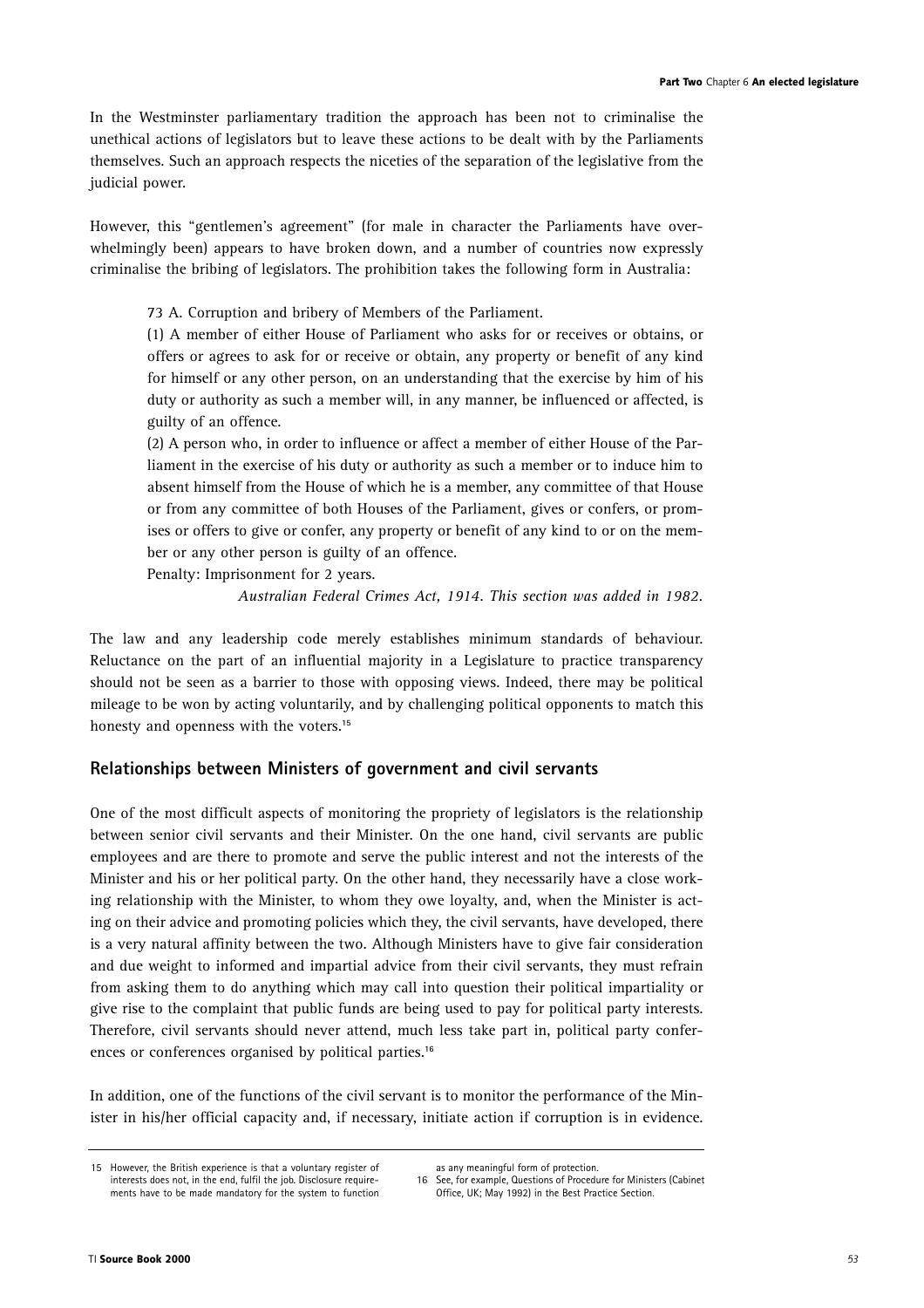For this reason, it is always undesirable for a Minister to have too much freedom in appointing people to his or her immediate staff. A good number of impartial staff who are not necessarily "insiders" will have a stabilising influence on the establishment.

## **A free debate**

An important element in a democratically elected assembly is that its elected members can speak and argue freely, immune from being sued in the courts for defamation. In various Legislatures around the world, scandals have been forced into the open, not by an energetic and investigative media but by principled and courageous legislators.

However, immunities can be abused and there should always be remedies available to those who are not involved in the debates and are unable to defend themselves. For example, the Right of Reply Scheme in the Legislative Council of New South Wales (Australia) provides:

**"A cancer eating at our democracy…."** Polish officials said on Monday they would wage war on a culture of corruption said to infect government from local authorities to politicians in Warsaw charging millions to block bills in Parliament.

The co-ruling Solidarity bloc (AWS) said it had prepared a bill that would create a Central Anti-Corruption Office, a special police unit to probe fraud, which authorities said deters foreign investment and hampers economic reform.

"Corruption is like a cancer eating at our democracy," AWS deputy Mariusz Kaminski told a news conference.

The World Bank had said in a report last month that Poland had a serious corruption problem and should curb graft in Parliament, ministries and local authorities.

The report, based on talks with parliamentarians, local administrators, judges and other officials, said, for example, that the fee for blocking bills in Parliament had increased to \$3 million from \$500,000 in 1992.

"Corruption deters foreign investors and tourists...We are taking measures to fight it," Interior Minister Marek Biernacki told the news conference.

He said his ministry would cooperate with the anti-corruption group Transparency International to identify laws that encourage corruption and eradicate legal loopholes.

*"Poland Says to Crack Down on Rampant Corruption", Warsaw, April 4 2000, Reuters.*

- Any person who has been referred to in the House by name, or in such a way as to be readily identified, may make a submission in writing to the President [of the Council], on any one or more of the following grounds, claiming:
- that they have been adversely affected:
- in reputation;
- in respect of dealings or associations with others;
- that they have been injured in occupation, trade, office or financial credit; or
- that their privacy has been unreasonably invaded, and requesting that they should be able to include an appropriate response in the parliamentary record.
- Where a person makes a submission to the President, the President must, as soon as practicable, consider the submission and decide whether:
- to refer the submission to the Standing Committee on Parliamentary Privileges and Ethics (referred to as "the Committee") for inquiry and report; or
- it is inappropriate to be considered by the Committee on the grounds that the subject matter of the submission is trivial, frivolous, vexatious or offensive in character.
- The President must inform the person in writing of the decision.**<sup>17</sup>**

In some instances, however, immunities may need to be broadened rather than narrowed. For example, in Britain a Member of Parliament was sued by a convicted murderer after criticising the prisoner for starting court proceedings against a sub-postmistress for failing to deliver the Financial Times to the prison library, which was in the MP's constituency. The case was struck out but the MP was left with legal costs of about \$4,000. Had the comments been made in Parliament, and not outside, they would have been absolutely privileged and beyond review in court.**<sup>18</sup>**

<sup>17</sup> The full text of the resolution appears in the section on Best Practice in the Internet version of this Source Book.

<sup>18</sup> The U.K. solution is not to change the law, but to introduce an insurance scheme or offer free advice from government

lawyers. The scheme will not help MPs in cases relating to their personal life or conduct, or to court actions which they initiate themselves. *Daily Telegraph,* 21 February 2000.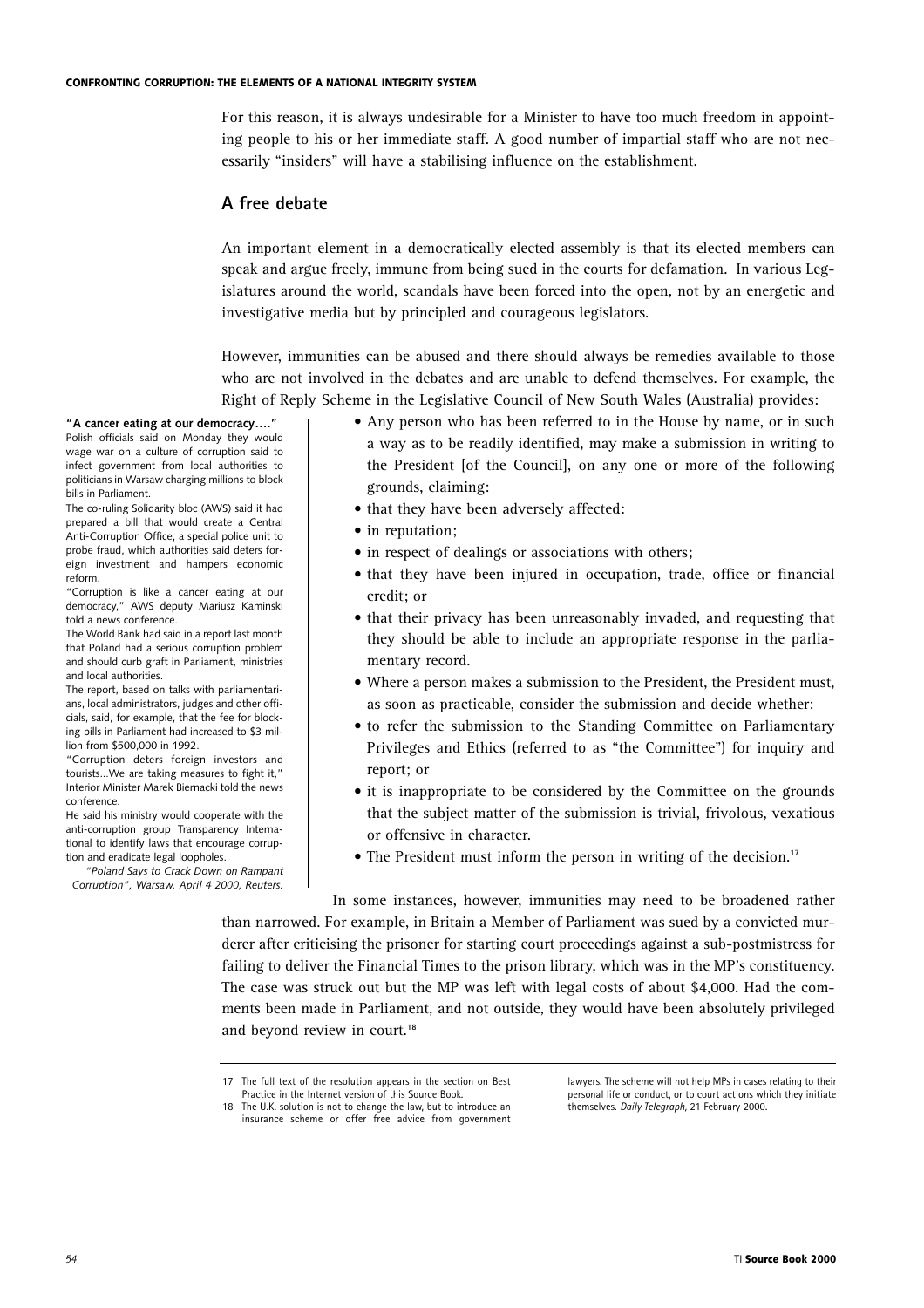# **Recall of Member by constituents**

In an age of increased pressure on accountability, discussion is beginning to focus on whether the voters in a particular constituency should have the right to formally recall their member of Parliament, or at least force a by-election, when he or she has lost the confidence of the constituency.

Not surprisingly, the proposition has enjoyed little support among the political parties, and certainly one could see how, in particular scenarios, this process could be highly destabilising, especially where an administration has a slender majority. A less adventurous proposition was floated in Tanzania where concern was expressed that Members of Parliament were seldom

seen in their constituencies. It was proposed that parliamentarians should be obliged to visit their constituencies for the purposes of public consultations with those represented, if a sufficient number of registered voters in the constituency petitioned the Speaker of Parliament.**<sup>19</sup>**

# **"Crossing the floor" – Defections by party members**

In some Legislatures, members of the Legislature elected to represent a particular party, defect to join another party whether their constituents approve or not. This behaviour seriously diminishes electoral accountability and also feeds corrupt parliamentary practice. Several countries have implemented legislation designed to specifically combat this problem. For example, the practice of defecting to another party was a widespread feature of Indian politics, frequently toppling state governments who had been thought to be stable. More often than not, these defections were engineered by rivals who found it easy to persuade legislators to leave their original parties by offering them large sums of money. By the Constitution (52nd Amendment) Act of 1985, the Indian Parliament banned the practice.**<sup>20</sup>**

Similarly, the law in Trinidad and Tobago was amended so that anyone who

wishes to transfer party loyalties must first resign their seat and then fight a by-election. The 1994 Constitution of Malawi also attempts to constrain the practice by providing that the Speaker declare vacant the seat of any member of a political party who leaves that party and joins another. The same legislation also retains a member's "absolute right" to exercise a free vote (a vote contrary to party recommendations) without having his or her seat declared vacant.**<sup>21</sup>**

Crossing the floor is less likely to occur where party lists and proportional representation are employed. In this case, a defecting member should automatically be replaced by the next person on the list, diminishing the potential for corrupt forces to increase the political "weight" of one side over the other. The basic argument is that by crossing over to a party to which the member was not elected, the member has broken the "contract" that existed between Parliament and the electorate. To revive this contract and the level of trust and accountability associated with it, the member must be re-elected to the new party.**<sup>22</sup>**

#### **Taiwan to tackle 'gangster' MPs**

The justice minister. Chen Ting-nan, has been planning to tackle corruption in the island's politics. Corruption and money politics is one of the main issues which swept president-elect, Chen Shui-bian, to victory in last month's elections, ending 50 years of rule by the nationalist KMT party. With their often bulky figures and readiness to trade blows with anyone who challenges them, Taiwan's gangsters have staked out a distinctive place in the island's political bodies.

Mr Chen reckons there are at least 10 of their representatives in Taiwan's central parliament, and many more in regional assemblies. In a BBC interview, he acknowledged that bringing them to justice would be a daunting task. So far it has been impossible to persuade assemblies to discuss requests from the judiciary to take action, let alone get them to vote to lift the immunity which such deputies enjoy. Mr Chen said that if other parties failed to back such moves, they would have to be account-

able to the voters. But he urged them to follow his Democratic Progressive Party in implementing selection rules to weed out candidates with underworld connections.

*BBC World Service, Francis Markus in Taipei, 23 April 2000*

<sup>19</sup> Arusha Integrity Workshop, Arusha, Tanzania, 10-12 August 1995. See Patricia Langan and Brian Cooksey, *The National Integrity System in Tanzania* (EDI-World Bank and Transparency International, Washington, 1995).

<sup>20</sup> See Commonwealth Law Bulletin vol. 11 (1985) 308.

<sup>21</sup> Section 65 of the 1994 Constitution of Malawi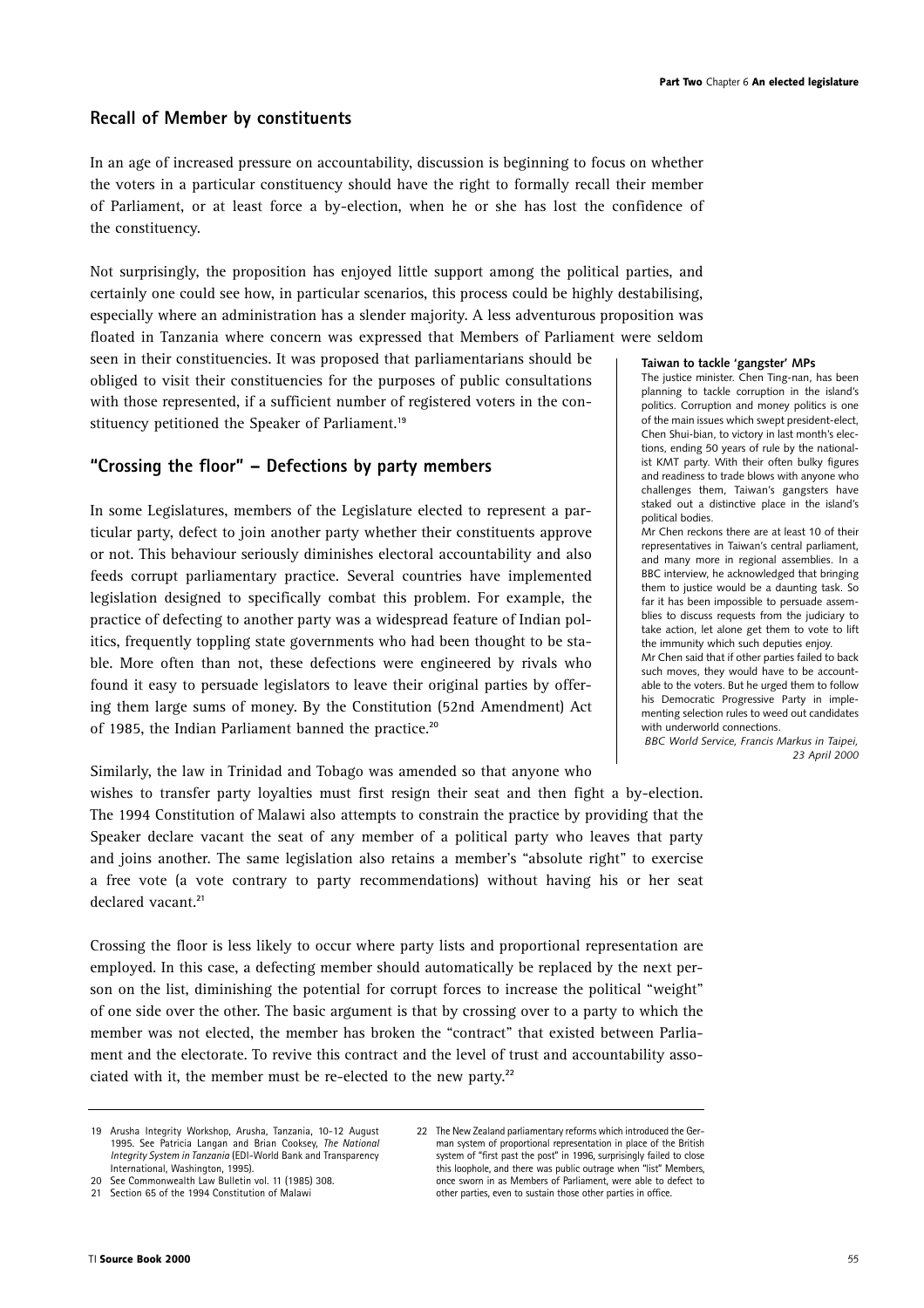## **Monitoring the assets and liabilities of political parties – By their own members**

South Africa is presently undergoing one of the most remarkable transitions in the history of Parliaments around the world. The apartheid state was characterised not just by racism, but by some of the worst financial and non-transparent excesses of one-party rule.

Within a short time after being elected, the ANC introduced codes of conduct – the "Asmal Code", named after Prof. Kader Asmal, now Minister of Education – an asset declaration for all of its office holders and elected members. In undertaking this novel initiative, the majority party in the South African Parliament effectively positioned itself as a model for the rest of Parliament, and subsequently legislation was enacted covering all Members of Parliament.**<sup>23</sup>**

## **Enhancing Parliamentary practices and procedures**

The inauguration of public accountability through Parliament in South Africa practically demonstrates the worst features of a secretive and highly corrupt form of governance during the apartheid years, and the best features of open government in recent years. Indeed, the progress made has been spectacular.

The South African reform process has centred on rendering the entire parliamentary process as open to the public and the press as possible, and on empowering select committees, particularly the Public Accounts Committee, to hold the Executive accountable. All select committees must meet in public, and if they wish to go into a closed session they must publicly debate the reasons for doing so. Legislators have been empowered to call civil servants to account while the budgetary estimates have been passing through the democratic process – a frightening experience for senior civil servants who were previously accustomed to getting approval literally "on the nod"! Not only does the constitution of the country actually guarantee open, fair and transparent government procurement, it also assures access to information and other rights of due process. In the hands of a newly transparently appointed and high-powered constitutional court, these constitutional provisions can be expected to take a bite out of parliamentary corruption.

Finance committees should ensure that governments present, in a timely fashion, annual comprehensive budgets. These should include disclosure of the amounts to be spent in each department and programme, in addition to reporting on the monies collected and spent. Failure to present budgets in this way facilitates corruption and maladministration in government departments by allowing it to go unchecked.

The following questions are among those that should be asked in the course of parliamentary debates about the government's budget:

- Who benefits, and why?
- How will they benefit?
- What would be their immediate needs?
- What will their benefits be in the future?
- Who will bear the costs and the risks, and why?
- What costs and risks will there be immediately?
- What costs and benefits will there be in the future?
- Who would be accountable and to whom, and for what will they be accountable?**<sup>24</sup>**

<sup>23</sup> Discussions with Dr. Frene Ginwala, Speaker of the South African Parliament. For details, see the report of the Transparency International mission to South Africa, December 1994 (Transparency International, Berlin).

<sup>24</sup> *"Controlling Corruption: A Parliamentarian's Handbook"* prepared by the Parliamentary Centre, Canada in conjunction with the EDI of the World Bank and CIDA, at page 33.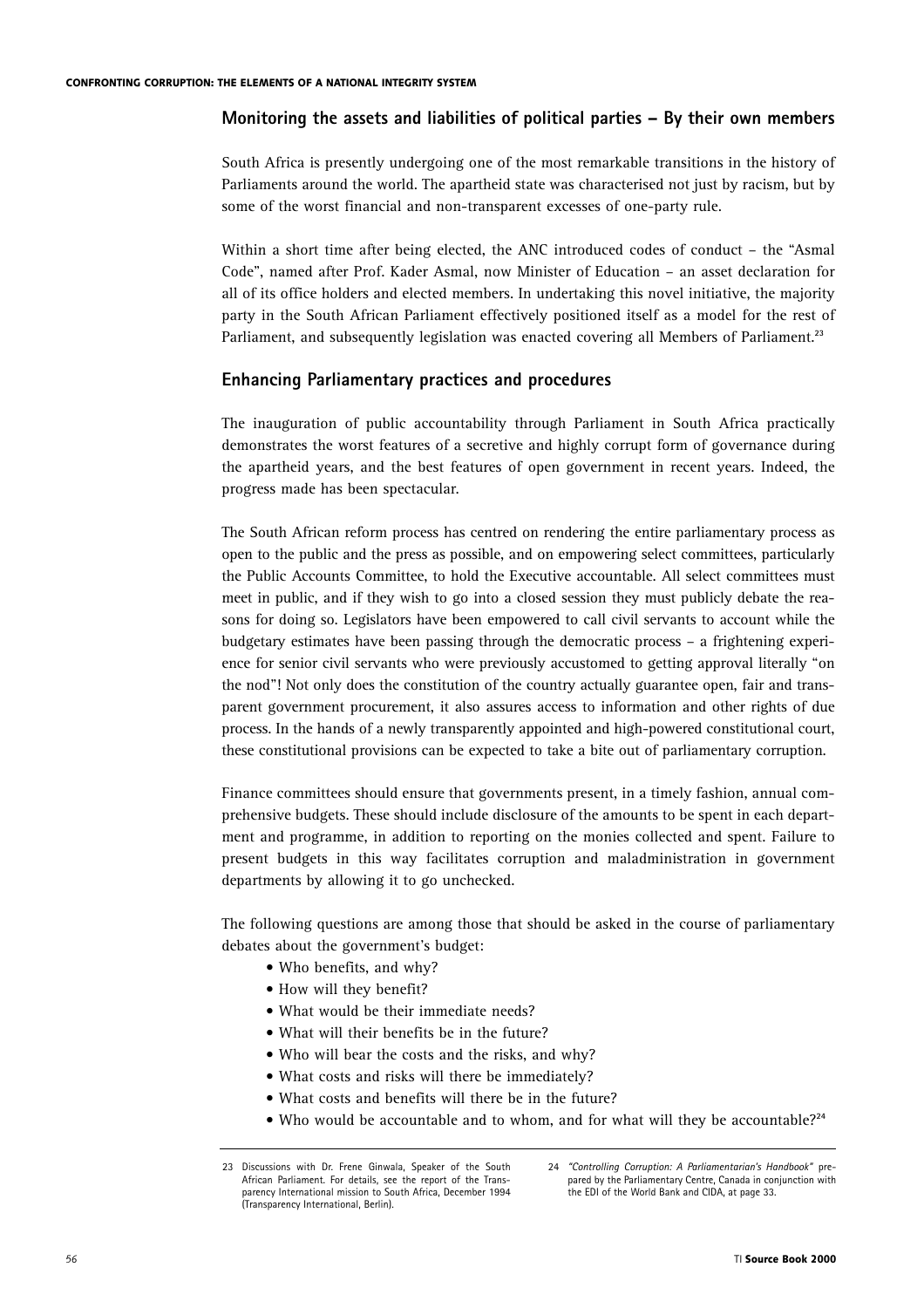The South African experience has shown that by taking the necessary steps towards reforming or enhancing parliamentary practices and procedures, no matter how entrenched corrupt practices have become, the path towards accountability and transparency can restrict corruption in the democratic process to a minimum.

There are various ways in which the Legislature exercises its oversight role. Ministers can be questioned in Parliament, motions may be tabled for debate drawing out explanations for actions, and the parliamentary committees can develop specialist skills and insights in particular areas of administration. In addition, there are various watchdog agencies who are generally accountable to Parliament. The Auditor-General is pre-eminent, but other anti-corruption agencies may be subject to parliamentary, rather than executive, oversight as a means of ensuring their accountability while ensuring their independence.

# **The Public Accounts Committee of the Legislature**

Of all the various Committees, perhaps the most important for present purposes is the Public Accounts Committee.

The requirement that the Executive must seek parliamentary approval for its budgetary spending is the basis for parliamentary oversight. The Executive has to justify the principles, policies and purposes for which the funds are required before its budget is approved, and the right to raise the revenue is granted on behalf of the people. Having granted the Executive the funds, Parliament is then entitled to hold the Executive to account for their proper expenditure. This role is generally performed, not by the whole Parliament, but by a special committee of its members. Thus a "Public Accounts Committee" scrutinises government expenditures with the assistance of the Auditor-General. The reports of the Auditor-General are also handled by this Committee.

Effective oversight is challenging because it requires detailed information about government activities which the Executive or civil servants are not always keen to disclose. It also places the Legislature in an adversarial position vis-à-vis the Executive. Therefore, the Committee's competence must rise to the level of its adversary. It is also essential that the Committee has the power to call for relevant documents and officials, to administer oaths for the taking of evidence, and, where necessary, to call on the Ministers for questioning.

Evidently, the Chair of the Committee should ideally be a member nominated by the Opposition in Parliament, as is the general practice in the "Westminster" democracies, or at least be a member with an independent mind and disposition.**<sup>25</sup>**

# **Public access to the Legislature and participation in policy-making**

The hallmark of a democracy is the degree to which a Legislature interacts with the public. If a Legislature is to rationalise competing interests, it is essential that these be given a fair hearing and a reasonable opportunity for interested parties to state their cases. A Legislature should ensure that the public is kept fully informed of proposals it may be considering. Where these proposals affect particular interests or classes of people, it should make sure that the Legislature's agenda is informed, thereby affording these interest groups an opportunity to comment in time, for their views to be taken into account.

Ugandan Parliament's Public Accounts Committee has uncovered a series of financial scandals and has brought ministerial careers to an end where mismanagement has been exposed.

<sup>25</sup> The functioning of a Public Accounts Committee is a useful indicator of the health of a legislature and of a democracy. Under the firm leadership of the Hon. Augustine Ruzindana, the